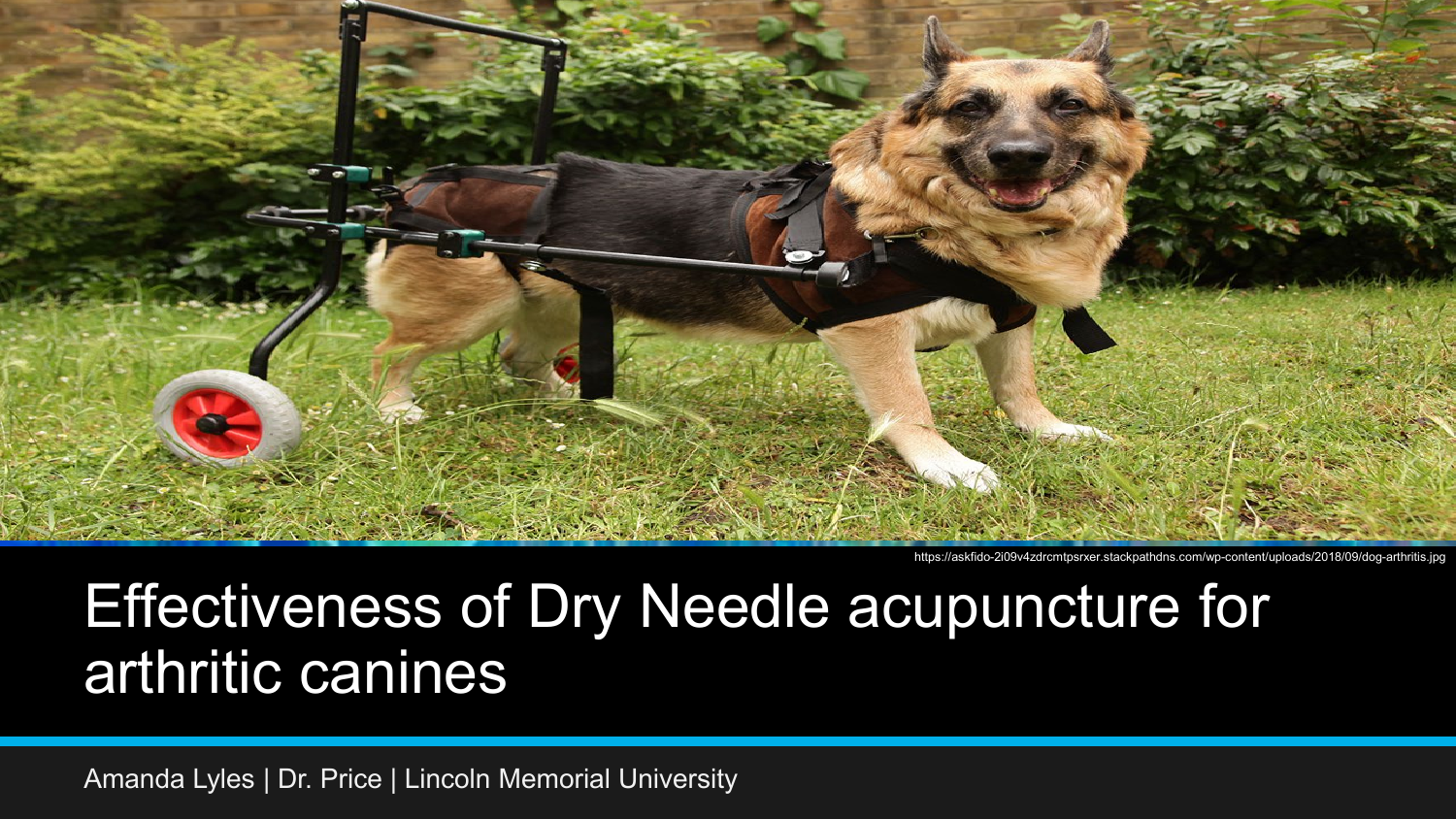## In mild/moderate arthritic canines, would dry needle acupuncture, with NSAIDS, increase mobility versus solely NSAIDs?

Research Question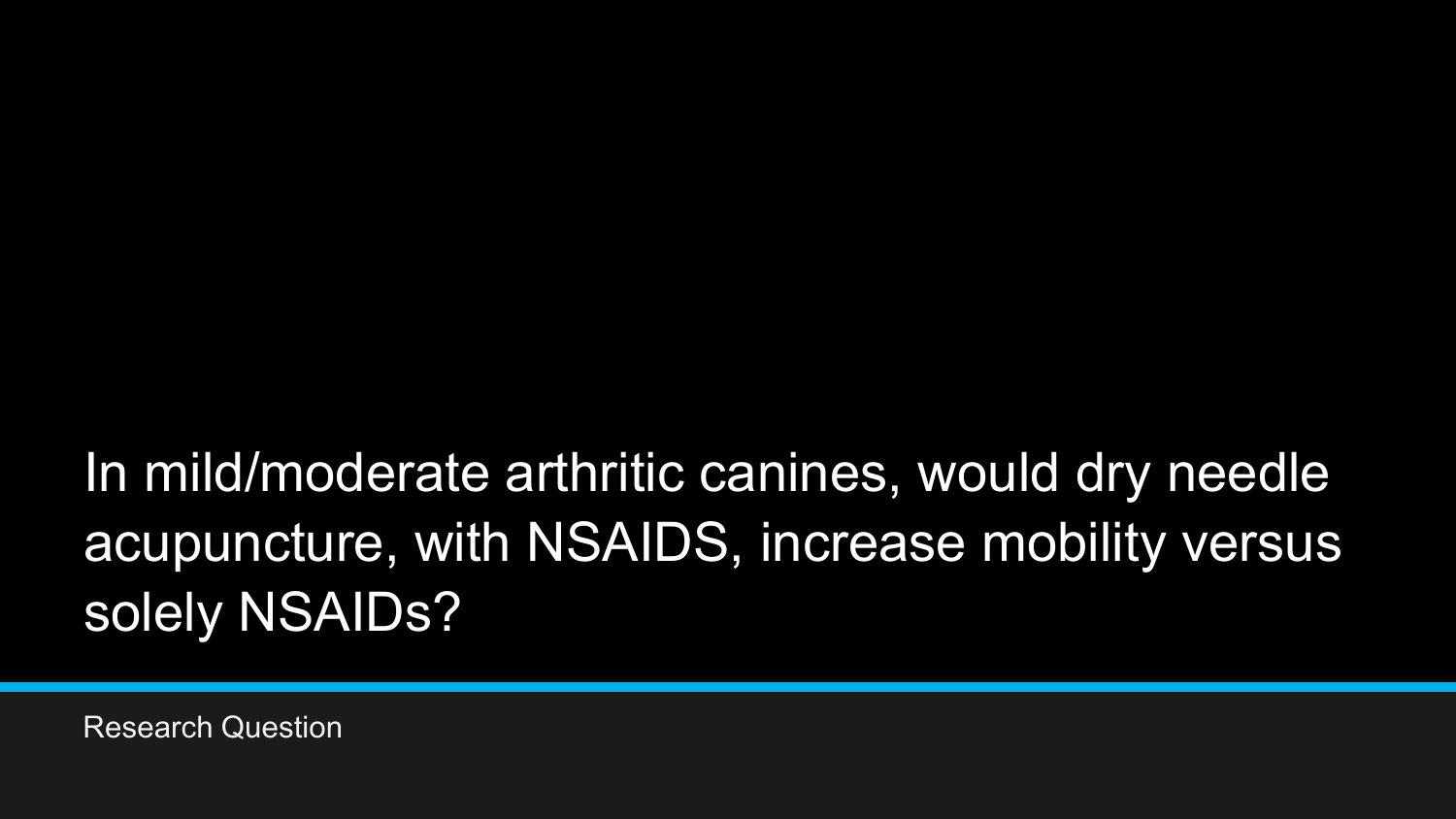## Proposal Overview

- History/importance of acupuncture
- Participant involvement
- Testing methods
- Why I chose this type of study/methods
- Suggestions for future research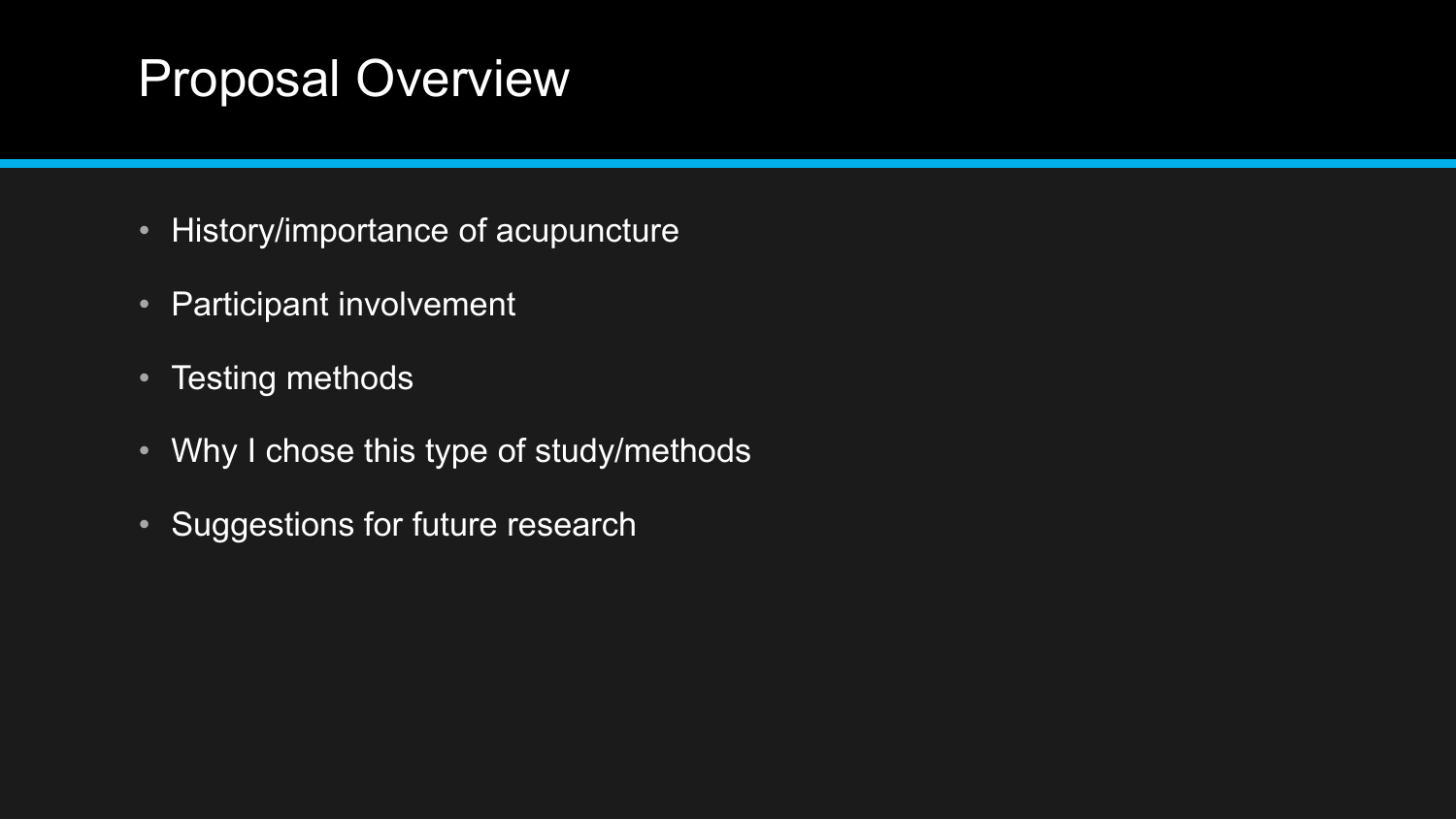## Introduction/Background

- Progressive disease-causing pain/lameness
- 5% of the population
- Common cause of euthanasia and natural death (Baker-Meuten, Wendland, Shamir, Hess, & Duerr, 2020)
- Commonly use NSAIDs, cause side effects.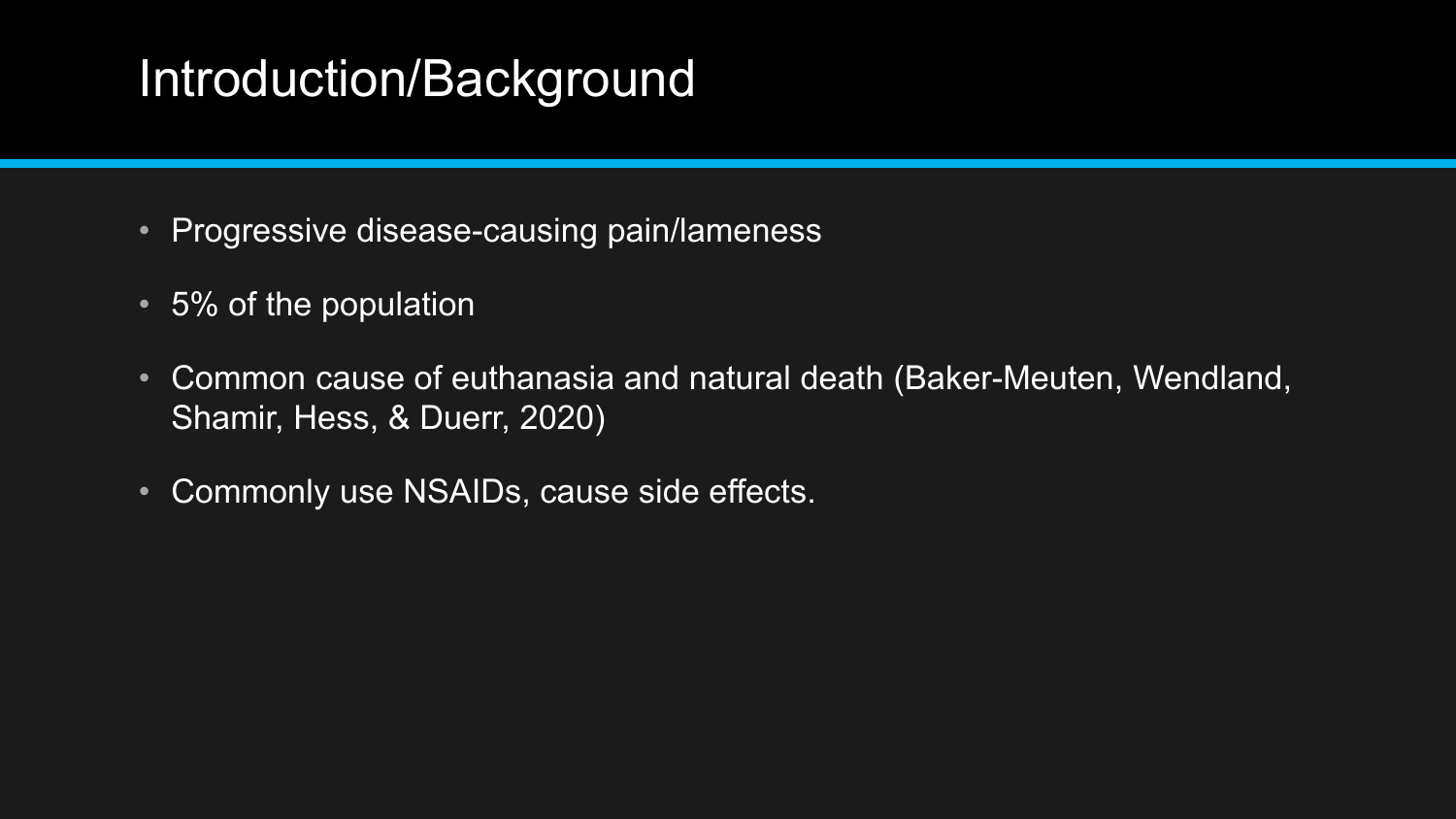## Introduction/Background (Cont.)

- Acupuncture found to reduce pain and stiffness.
- Inhibits inflammatory mediators, works on normalizing physiologic homeostasis and promote self-healing (Summers, 2020).
- Successful case study for acupuncture (Koh, N.D.).
- World Small Animal Veterinary association, American Association of Feline Practitioners, and American Animal Hospital Association suggest acupuncture for multimodal pain management regimen (Koh, N.D.).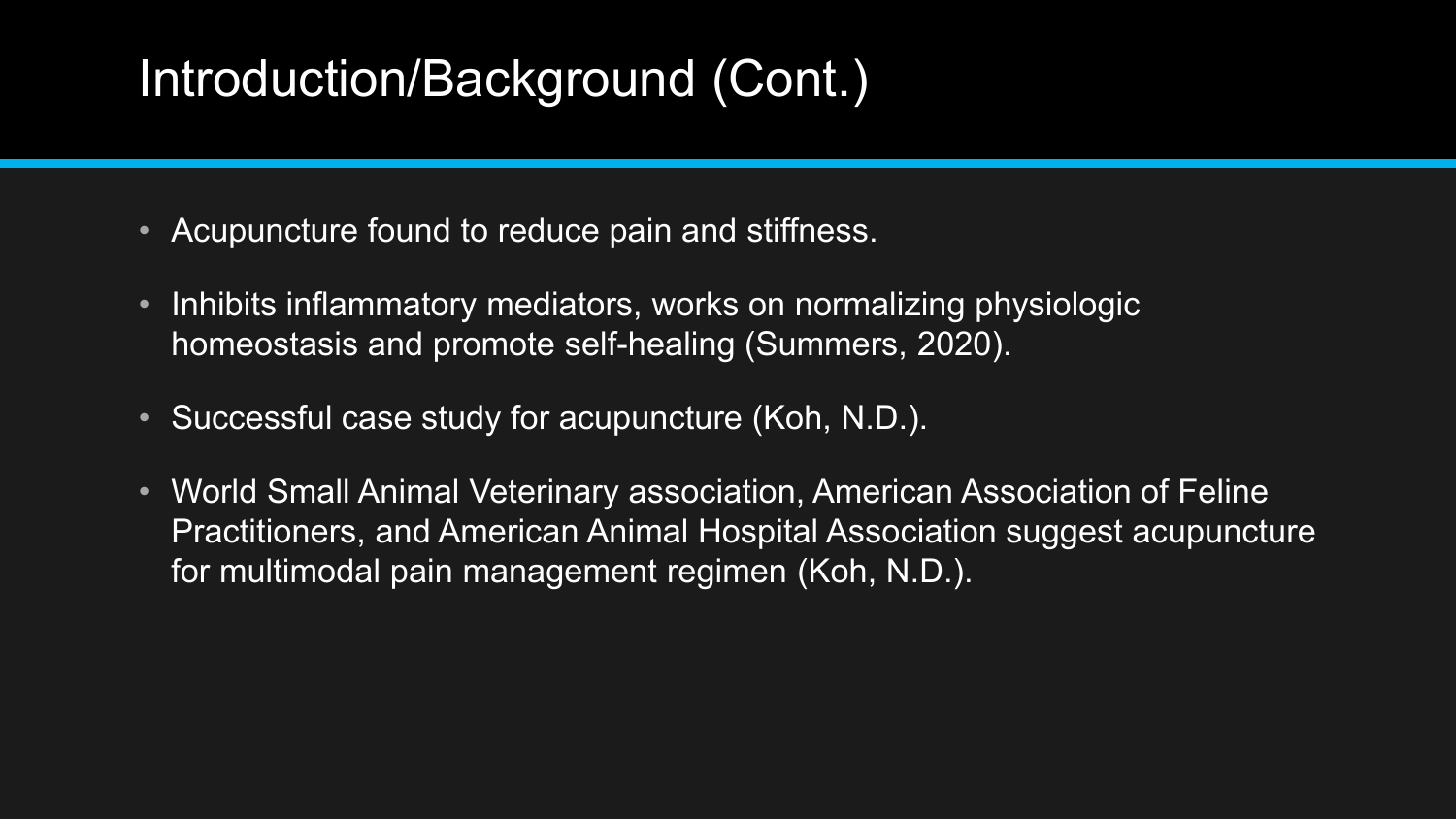## Introduction/Background (cont.)

- Meta-analysis found 55% had adverse effects to NSAIDs (Teixeira, et al., 2016).
- Acupuncture may reduce dosage of NSAIDs.
- Immediate and cumulative effects, following repeated treatments (Koh, N.D.).

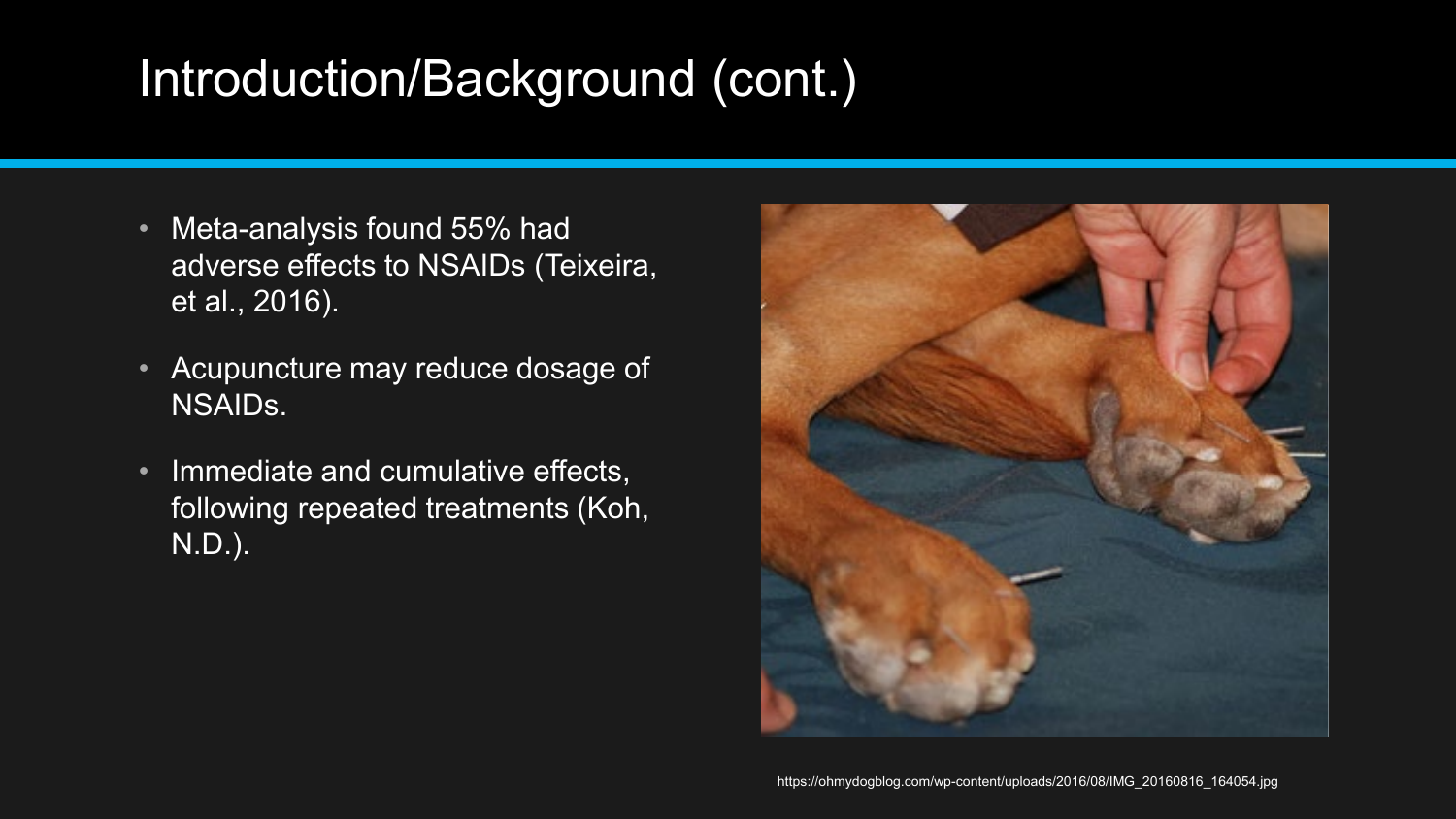## Why this research?

- Zero articles about dry needle acupuncture (Sanderson, et al., 2009)
- Common issues for past research:
	- Needing to be more high-quality and randomized studies
	- Little participation
	- And timing of measurements (Baker-Meuten, Wendland, Shamir, Hess, & Duerr, 2020; Sanderson, et al., 2009).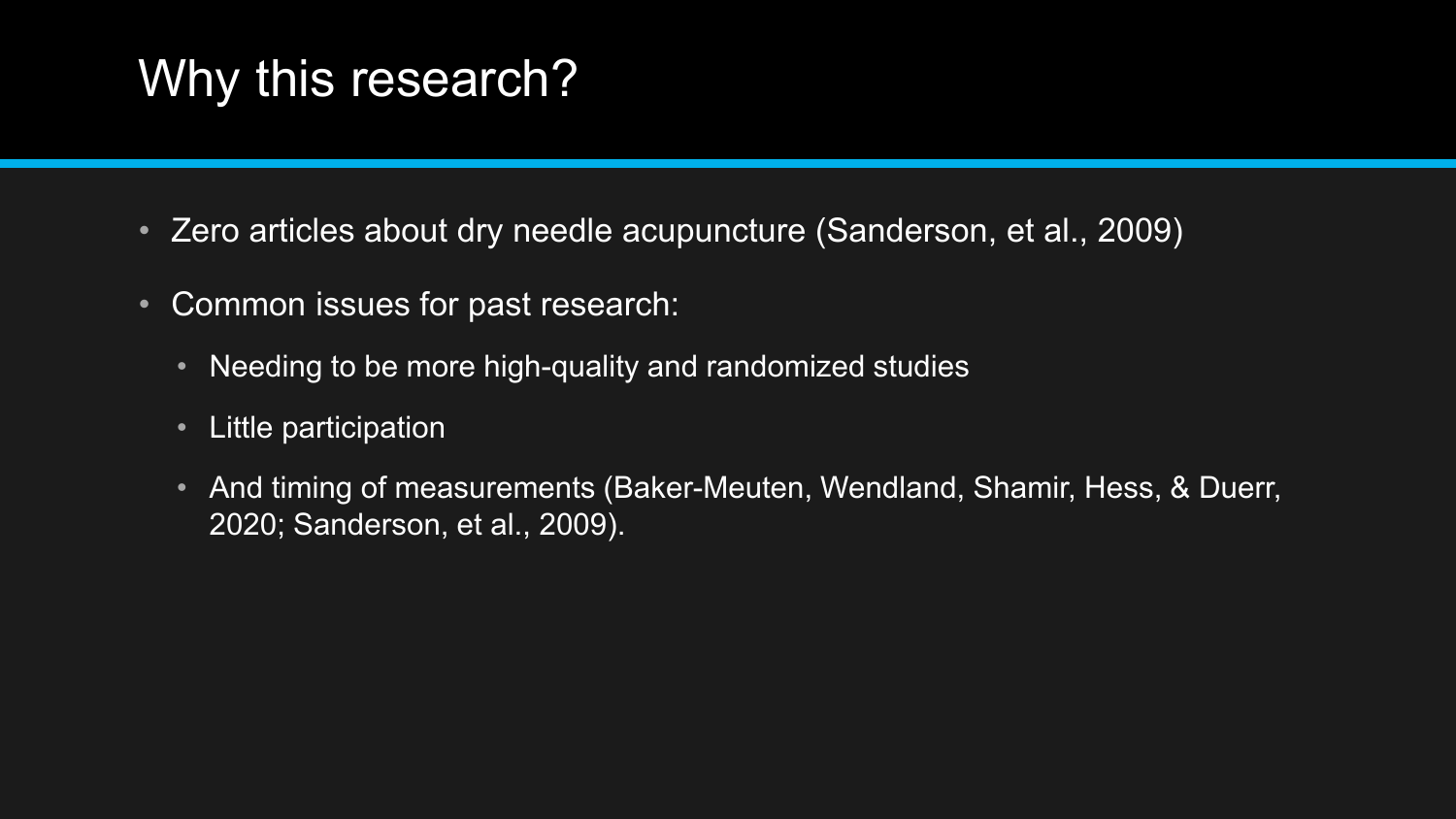H0- Dry needle acupuncture, with NSAIDs, will show no difference of mobility in mild/moderate arthritic canines versus solely NSAIDs.

H1- Dry needle acupuncture, with NSAIDs, will increase mobility in mild/moderate arthritic canines versus solely NSAIDs.

H2- Dry needle acupuncture, with NSAIDs, will decrease mobility in mild/moderate arthritic canines versus solely NSAIDs.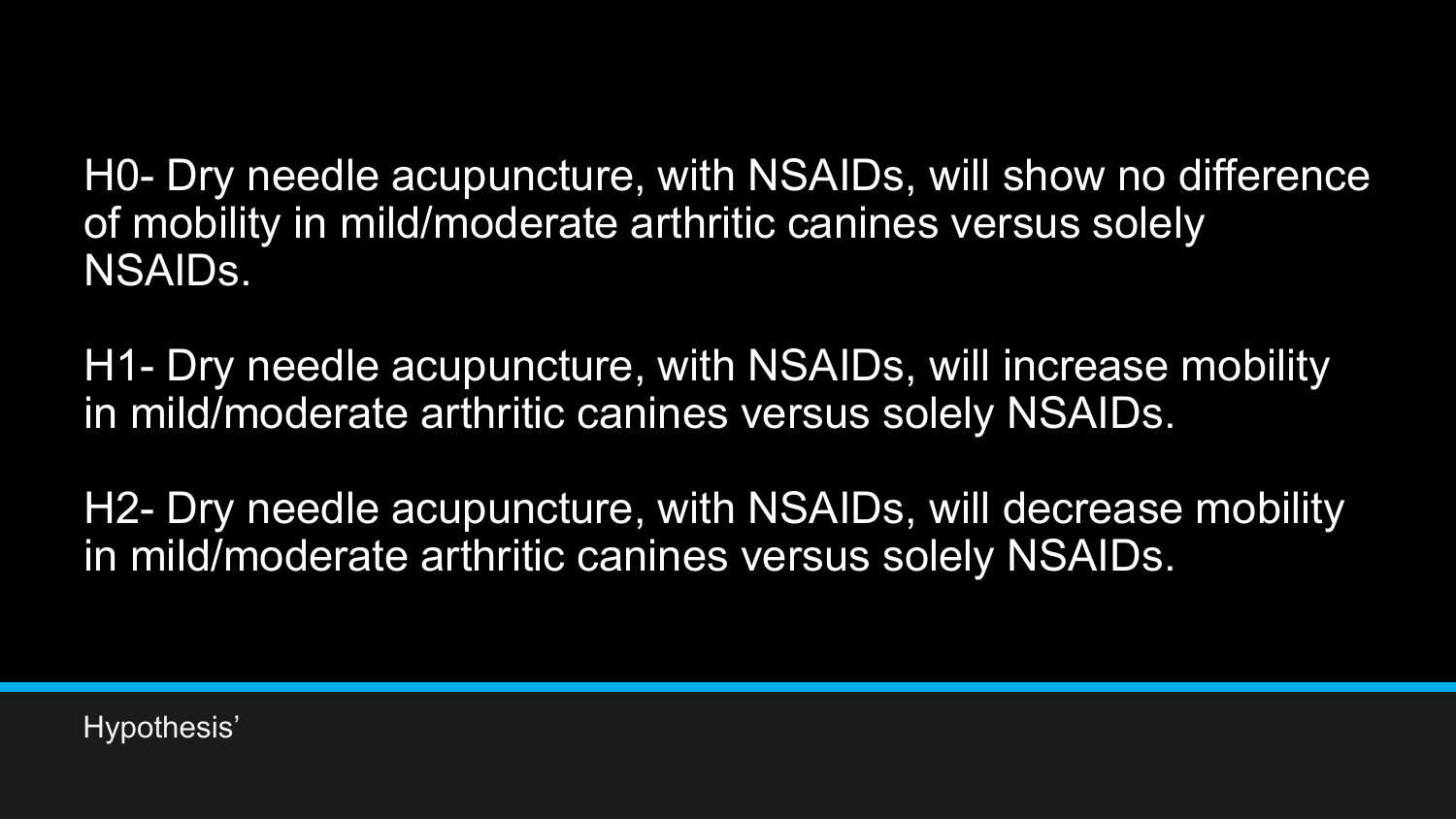# Prospective cohort study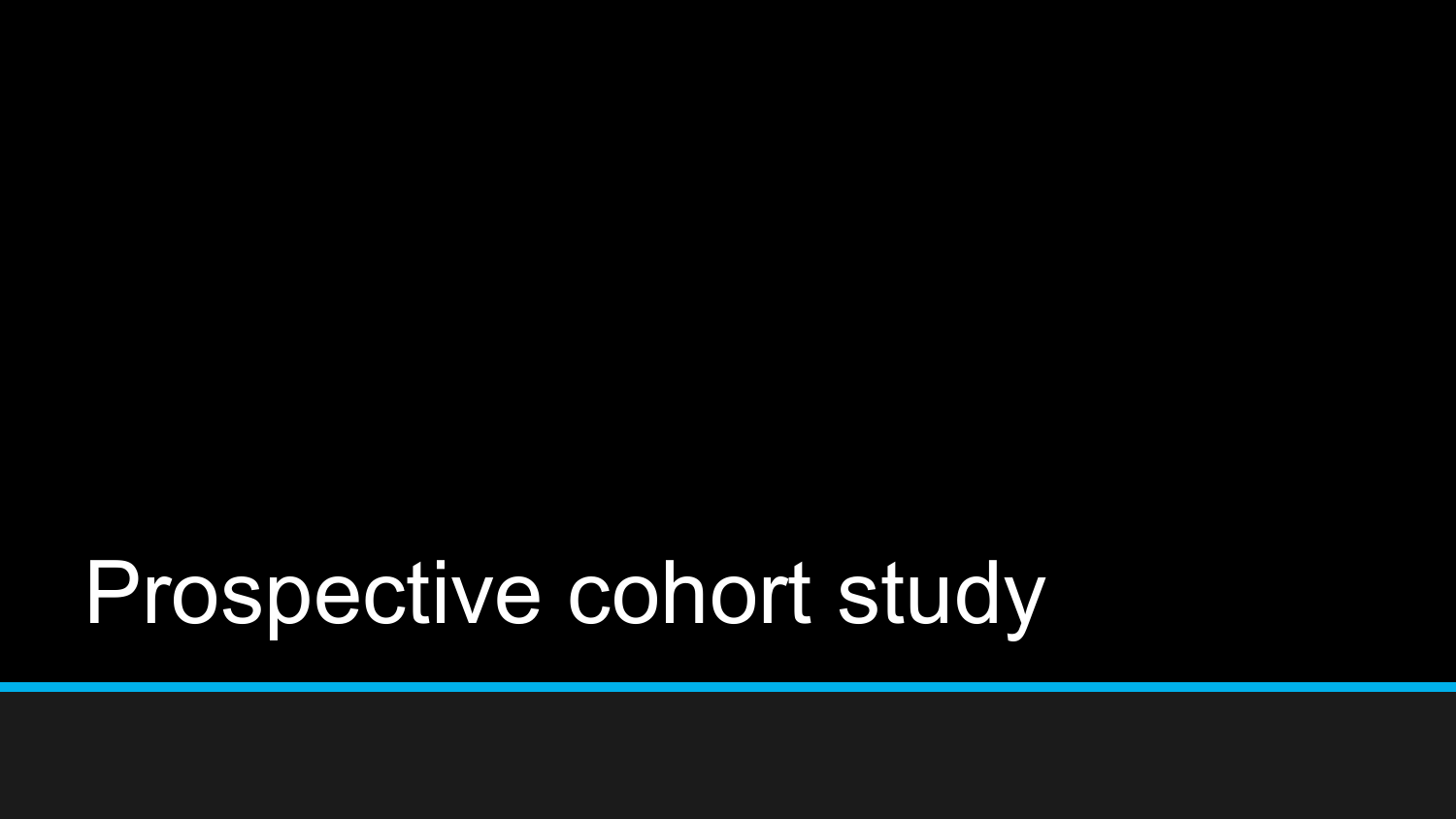#### Variables

#### Controlled variables

- Dogs taking Metacam or carprofen.
- Mild/moderate arthritis
- Elbow arthritis

#### Independent variable

• If the dog will receive dry needle acupuncture.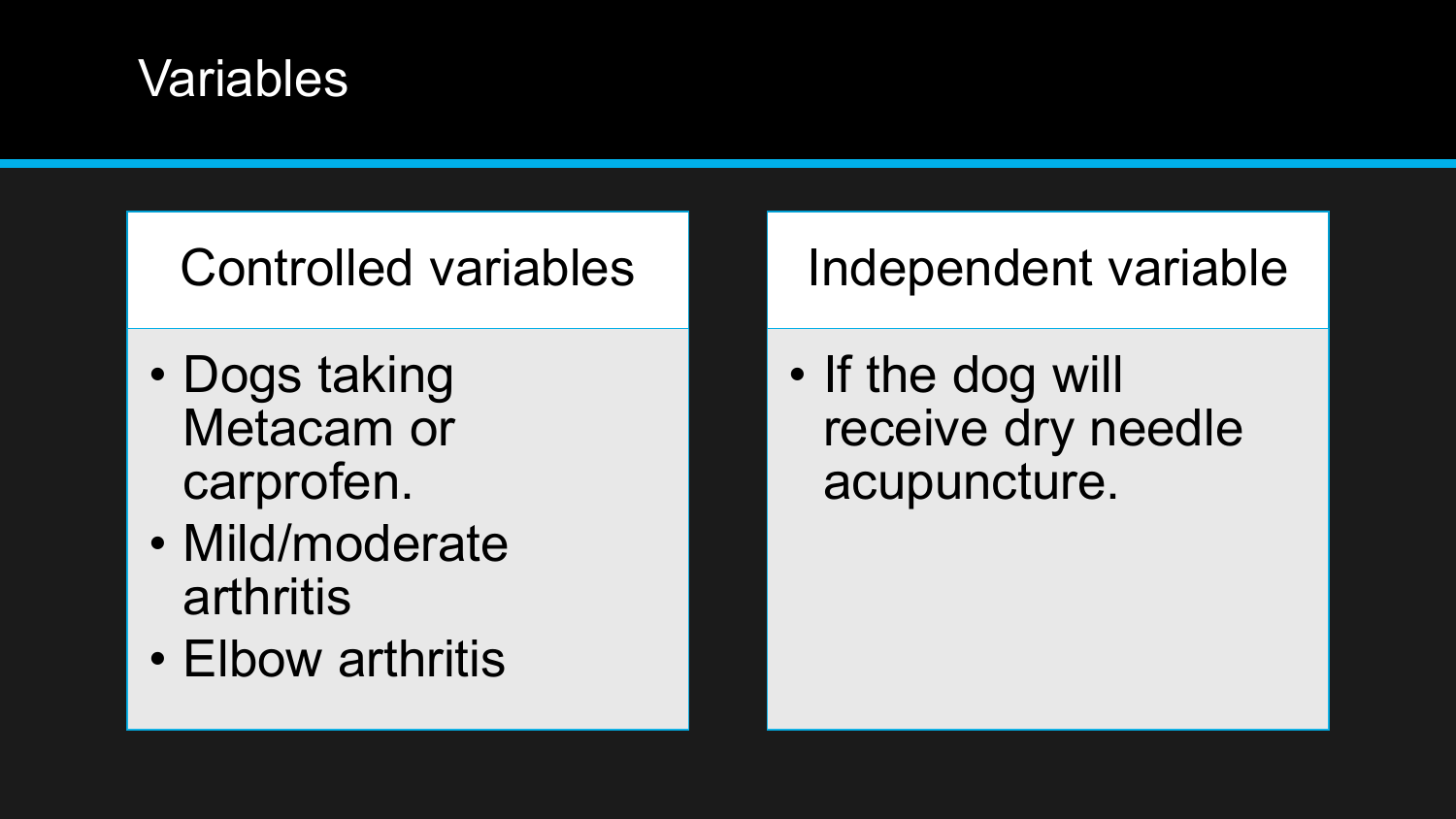## Methods

- Before participation, confirmed diagnosis using scale.
- Prescribed Metacam or Carprofen prior to and for the duration of the study.
- Varying sizes accepted.
- Control group: Only receive NSAIDs.
- Treatment group: Receive NSAIDs and dry needle acupuncture (weekly).

| A Grade | Description                                                                                                  |
|---------|--------------------------------------------------------------------------------------------------------------|
|         | Suspicion based on history Recognised incongruity<br>No OA changes on radiographs                            |
| 2       | Mild clinical signs Discomfort on examination of joint<br>Early OA changes on radiographs                    |
| 3       | Moderate clinical signs<br>Reduced range of motion of joint & crepitus<br>Moderate OA changes on radiographs |
| 4       | Overt clinical signs<br>Crepitus, thickening of the joint & pain<br>Obvious OA changes on radiographs        |
| 5       | Pronounced clinical signs<br>Severe joint changes on palpation<br>End stage joint disease on radiographs     |

Lameness scale (Chart by Nganvongpanit, Boonsri, Sripratak, & Markmee, 2012)

 $\overline{O}$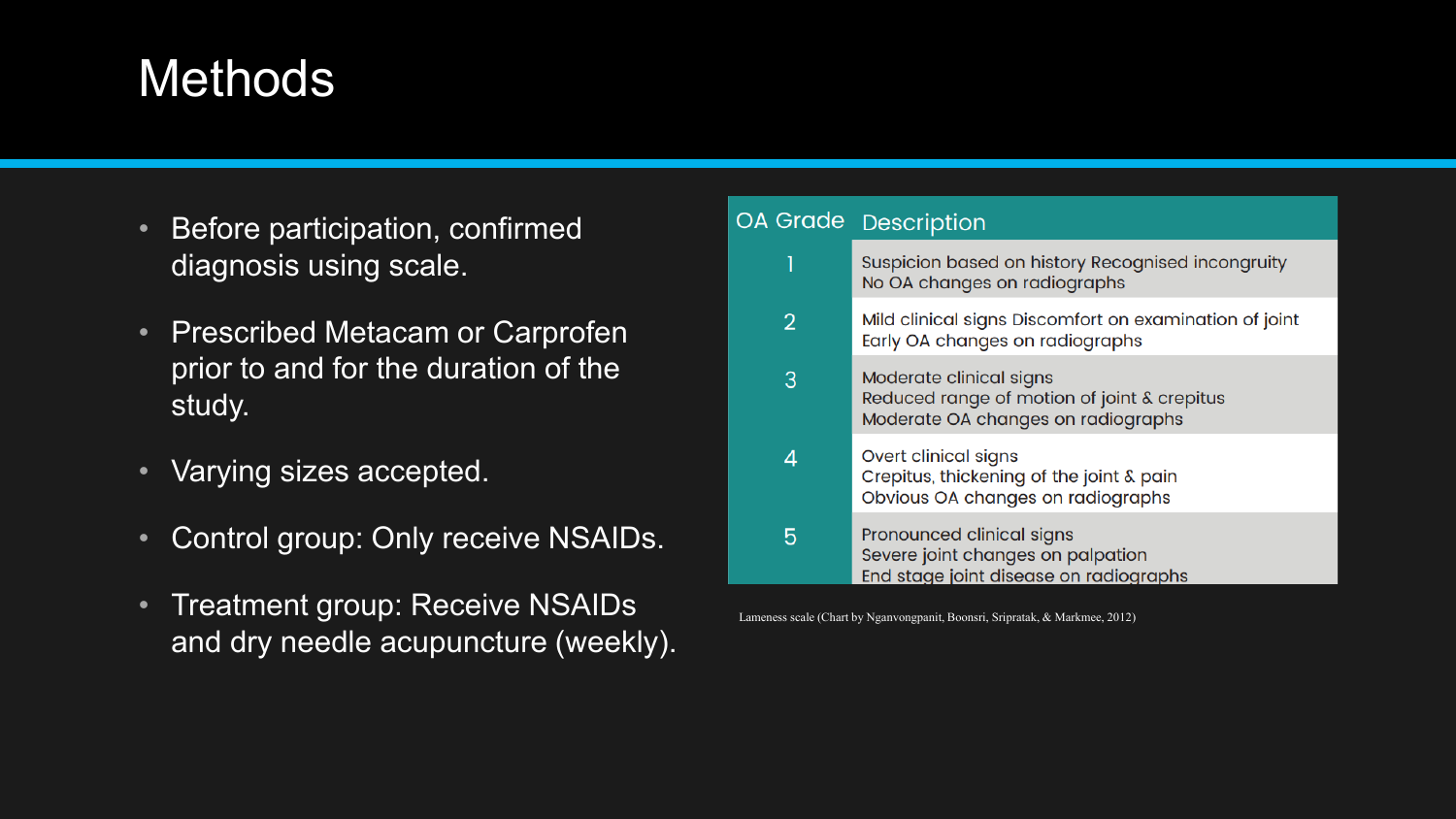## Methods (Cont.)

- Excluded/removed from the study if:
	- Taking other treatments (such as supplements and joint health diets)
	- Diagnosed with severe arthritis
	- Developed another condition

• Owners decide which group their dog joins.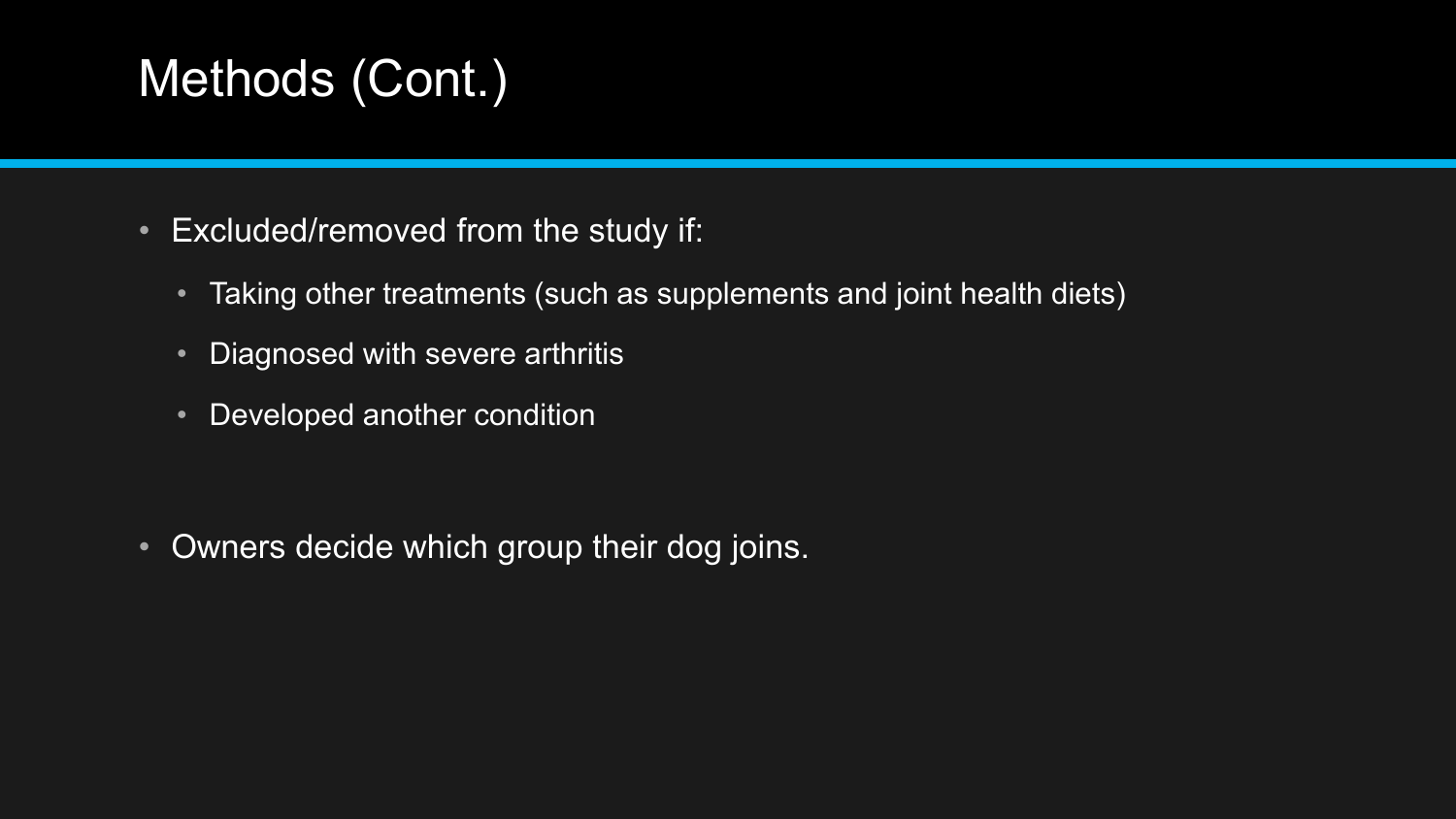## Methods (cont.)

| Criterion | Grade | Clinical evaluation                      |
|-----------|-------|------------------------------------------|
| Lameness  |       | Walks normally                           |
|           | 2     | Slightly lame when walking               |
|           | 3     | Moderately lame when walking             |
|           | 4     | Severely lame when walking               |
|           | 5     | Reluctant to rise and will not walk more |
|           |       | than five paces                          |

Osteoarthritis grade Scale (Chart by 5x5x5 The Management System for Canine Osteoarthritis, n.d.)

#### Testing Methods:

- 1. Walked across pressure plate.
	- Converted into Newtons- allows for normalizing the body weight
		- Allows to test dogs of varying sizes
- 2. Lameness scale-recording
	- Recording sent to three outside examiners and averaged.
- Tested biweekly until 26 weeks involvement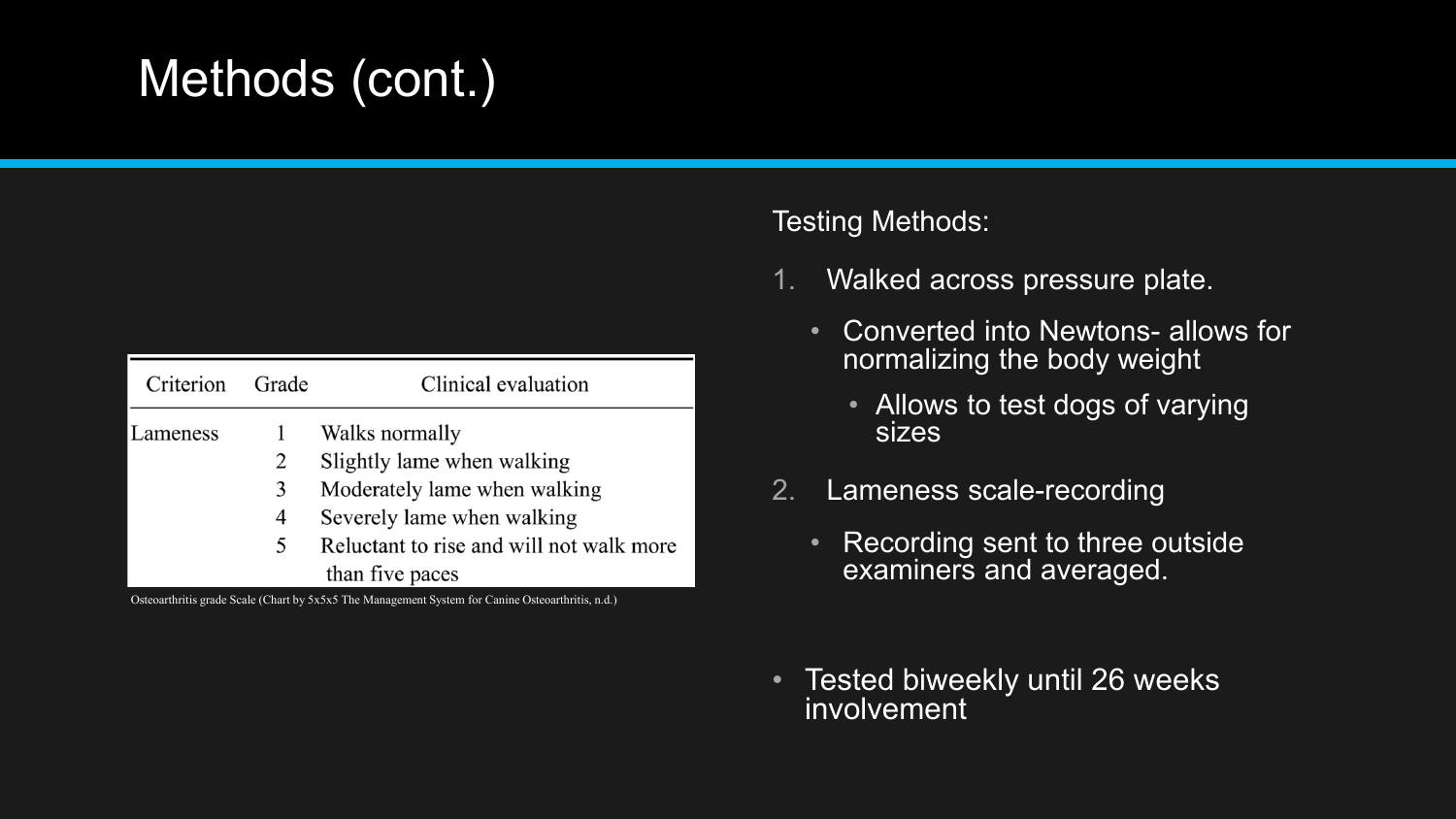#### **Discussion**

- Prospective cohort allows us to determine if dry needle acupuncture was effective.
	- Better control of participation
	- Prevention of use of additional treatments
	- More precise data collection
- Testing methods prevent bias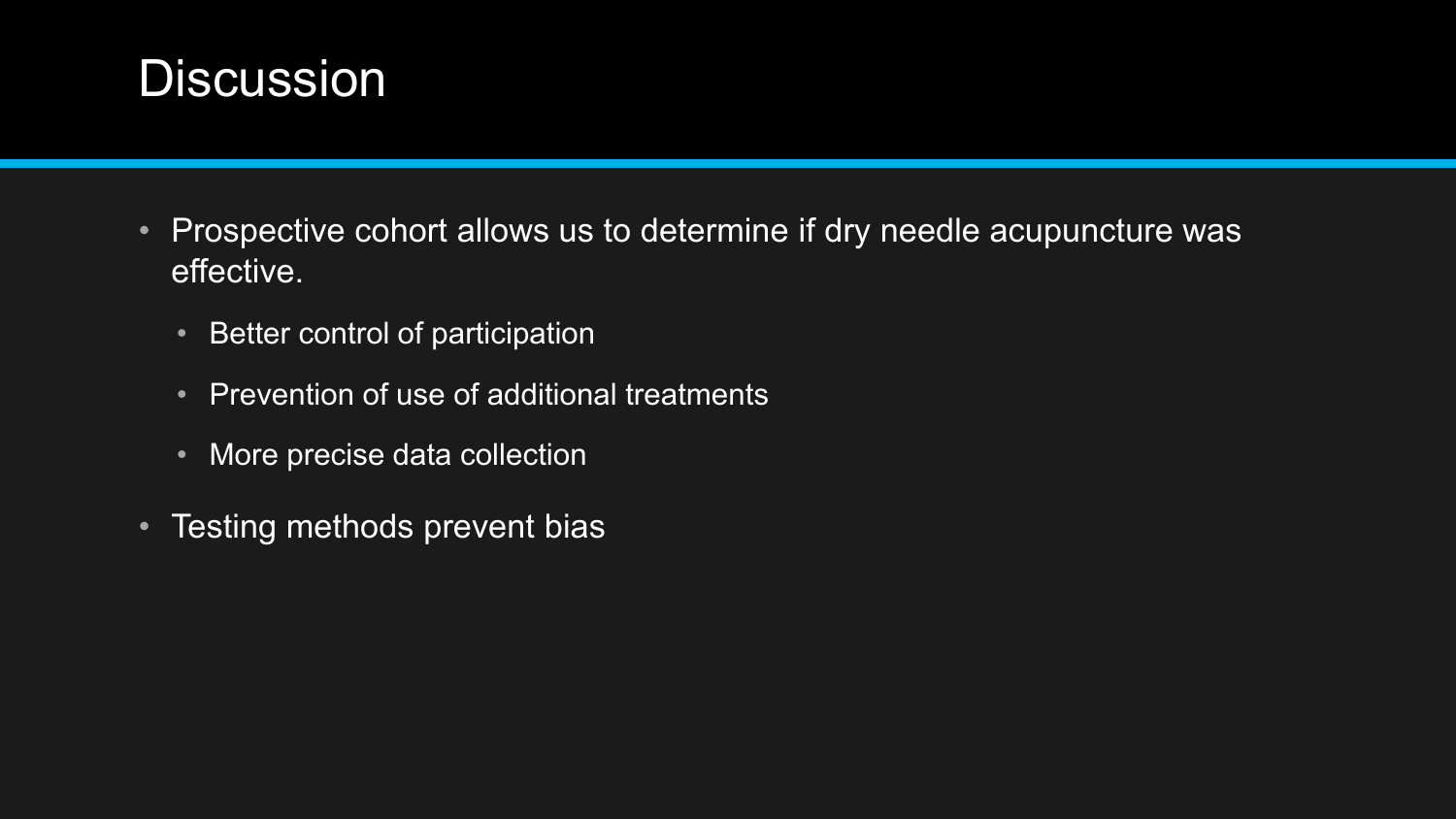## Study Limitations

- Duration of study
- Treatment costs
- Loss of follow-up

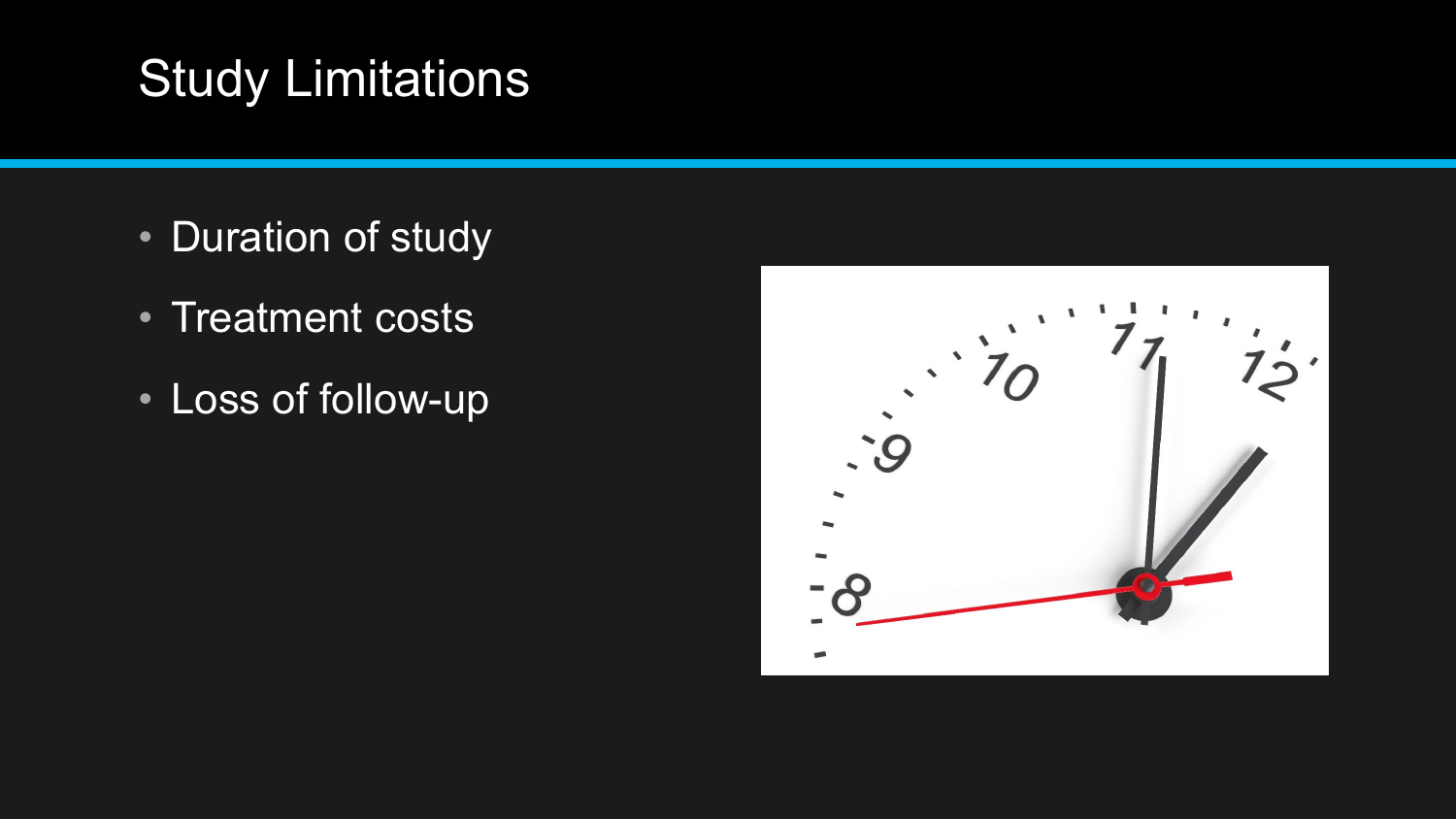## Future Suggestions

- More dry-needle acupuncture studies
- Consider other low-dose NSAIDs.
- Compare dry needle acupuncture to other alternative therapies

• Multi-modal treatment discussion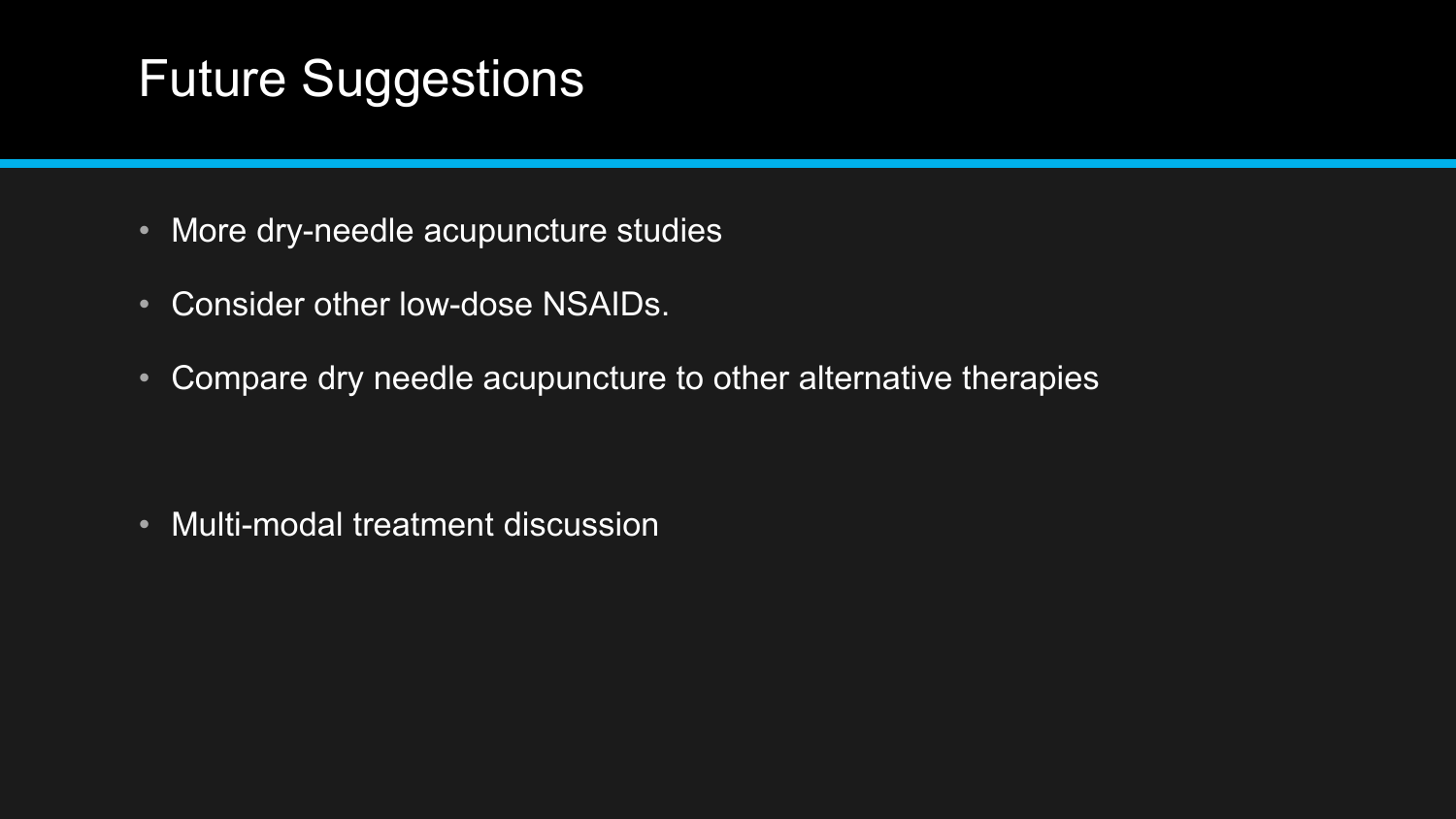#### Works Cited

- Baker-Meuten, A., Wendland, T., Shamir, S. K., Hess, A. M., & Duerr, F. M. (2020, September 25). Evaluation of acupuncture for the treatment of pain associated with naturally-occurring osteoarthritis in dogs: a prospective, randomized, placebo-controlled, blinded clinical trial. *BMC Veterinary Research, 16*(357). doi:10.1186/s12917-020-02567-1
- *5x5x5 The Management System for Canine Osteoarthritis*. (n.d.). Canine Arthritis Management: https://www.caninearthritis.co.uk/wpcontent/uploads/2017/07/CAM-5x5x5.pdf
- Koh, R. (N.D.). Use of Acupuncture for Pain Management. *Today's Veterinary Practice*. https://todaysveterinarypractice.com/use-ofacupuncture-for-pain-management/
- Lascelles, B. D., Knazovicky, D., Case, B., Freire, M., Innes, J. F., Drew, A. C., & Gearing, D. P. (2015, April 30). A canine-specific anti-nerve growth factor antibody alleviates pain and improves mobility and function in dogs with degenerative joint disease-associated pain. *BMC Veterinary Research, 11*(101). doi:10.1186/s12917-015-0413-x
- Nganvongpanit, K., Boonsri, B., Sripratak, T., & Markmee, P. (2012, August 30). Effects of one-time and two-time intra-articular injection of hyaluronic acid sodium salt after joint surgery in dogs. *Journal of Veterinary Science, 14*(2), 215-222. doi:10.4142/jvs.2013.14.2.215